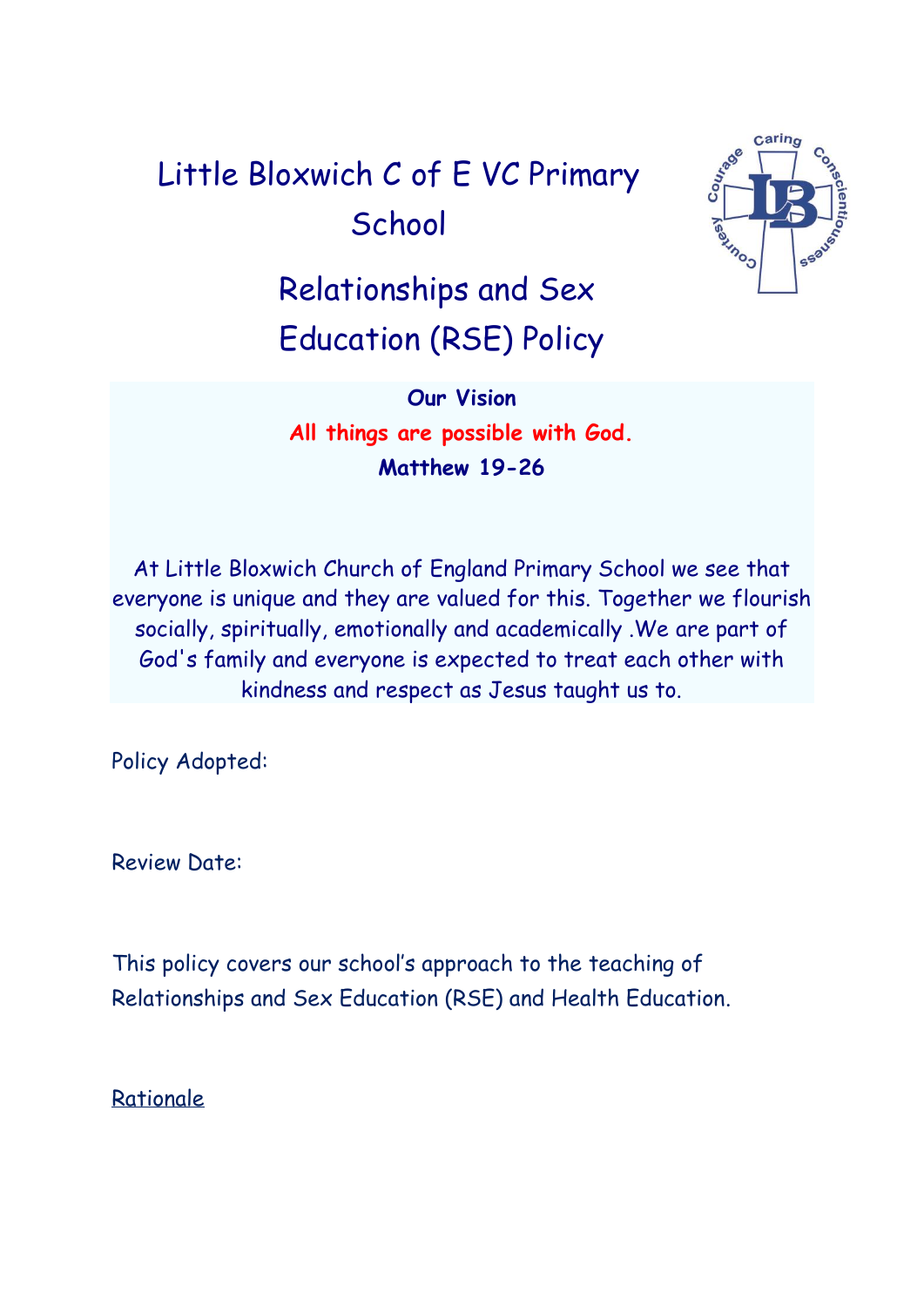RSE is learning accurate and age-appropriate skills, attitudes and knowledge about the body, reproduction, sex and relationships. RSE also gives children and young people essential skills for building positive, enjoyable, respectful and non-exploitative relationships and staying safe both on and offline. We expect our children to treat each other with kindness and respect as Jesus taught us and this is how we want them to form their life long relationships.

#### Aims and Outcomes of RSE in the curriculum

The overall aim of RSE is to foster a positive notion of lifelong learning about physical, moral and emotional development, including how to look after physical and mental health. It aims to support the development of self-respect and empathy for others and promotes the development of skills and understanding necessary to manage conflict peaceably and learn how to recognise and avoid exploitation and abuse.

RSE provides opportunities for pupils to:

- Better understand the nature of human relationships
- Learn about relationships, the importance of communication and assertive skills including the importance of values such as respect (for self and others), equality, responsibility, care and compassion.
- Reflect upon the importance of stable and loving relationships for family life, including the bringing up of children.
- Appreciate that different, successful family structures exist and accept that same sex unions also offer stable, loving and committed relationships to nurture children.
- Consider and understand the changes that occur to their bodies, minds and emotions as a consequence of growth from childhood to adulthood.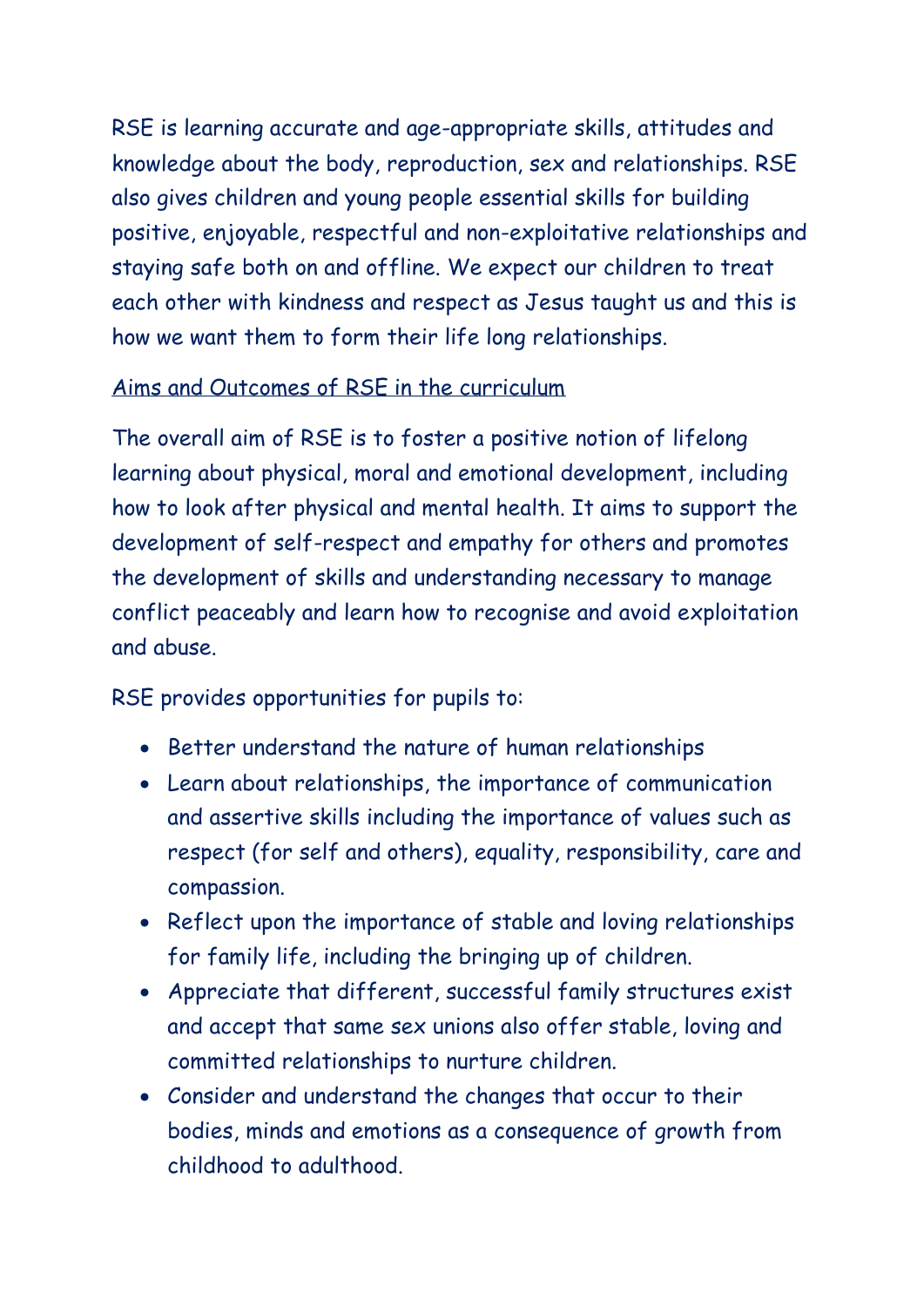- Reflect upon how to make good, informed and safe choices concerning relationships and healthy lifestyles.
- Develop spiritual, moral, social and cultural awareness in line with the 2010 Equality Act and the school's safeguarding and child protection protocols.

## Roles and responsibilities

The school's PSHE leader (Miss R Oliver) and the school's Science curriculum leader (Mrs C Perks) will ensure that statutory curriculum guidelines are being met through the monitoring of teaching and learning. The SRE programme will be taught by class teachers through timetabled PSHE and Science lessons, however all staff at Little Bloxwich are responsible for supporting children when they have questions about relationships and changes they will go through.

#### Legislation (statutory regulations and guidance)

This policy reflects the DFE 2000 SRE guidance, guidance from the PSHE Association and ensures our children are taught at an age appropriate level about different families (and the protected characteristics) as stated in the Equality Act of 2010.

The revised DFE statutory guidance will state that from September 2020 all schools must deliver relationships education. All school personnel, parents and carers have been made aware of this policy. This policy will be made available to view via the school's website and hard copies will also be available at the school's office.

Through our curriculum we will ensure children understand the Christian message of love, joy and the celebration of our humanity without exception or exclusion.

#### Curriculum design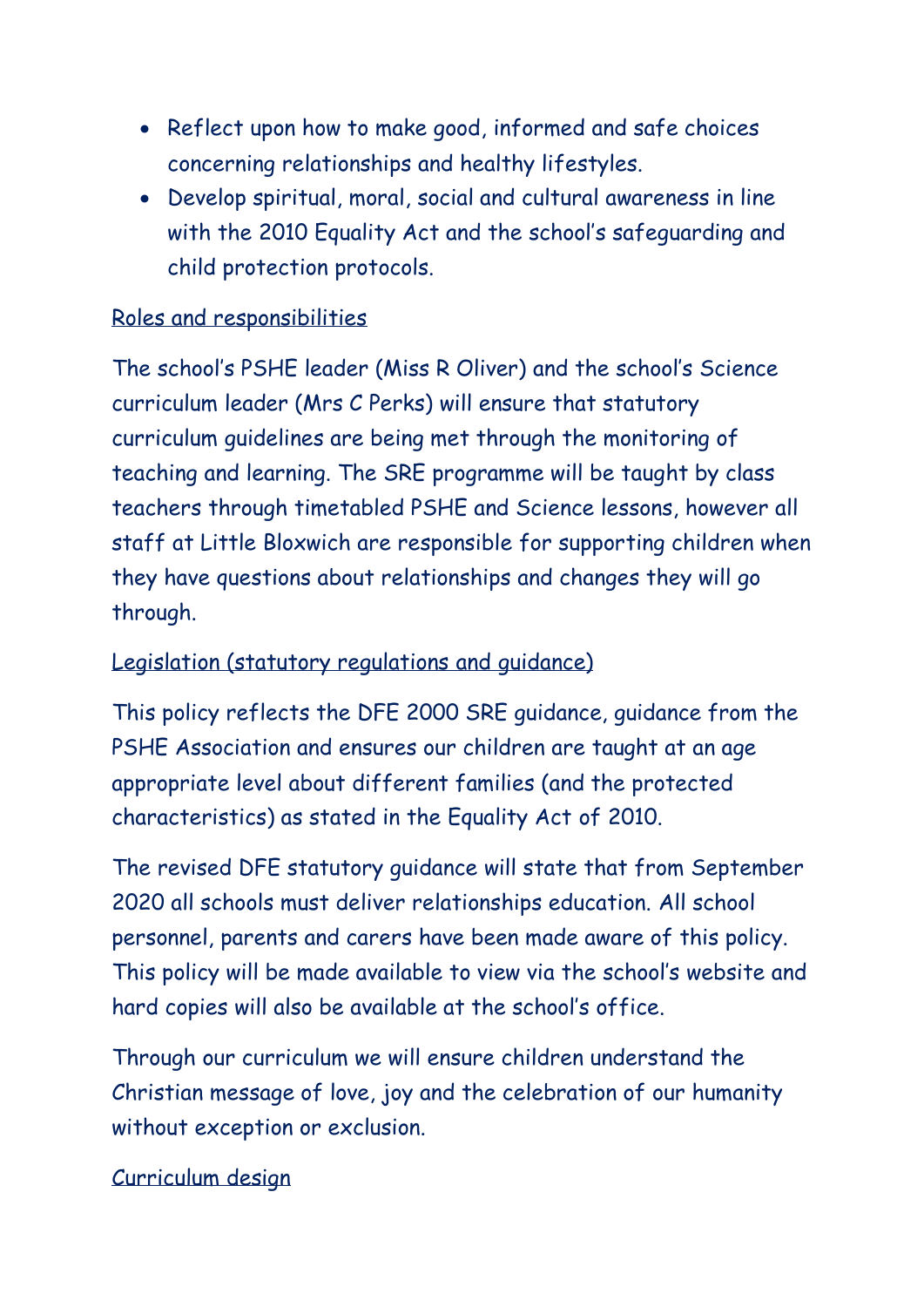RSE is not delivered in isolation, but firmly embedded in all curriculum areas including Personal, Social, Health and Economic (PSHE) education and Science. Many aspects of RSE are taught throughout the year, whilst some specific age-related aspects are delivered at a pre-planned point during the year.

We will ensure RSE is matched to the needs of our pupils by using age appropriate language and selected resources, such as books and film clips, will be used which support and promote understanding within a moral context and underpin our school's vision of treating everyone with kindness and respect, which enables all children and staff to flourish socially, economically and academically.

The school ensures that the RSE teaching programme is an inclusive one and is appropriate and relevant to all pupils, including those with SEN and disabilities.

#### Parental Involvement

To promote effective communication and discussion between parents and their children we notify parents through parents' evenings, termly curriculum letters and the school website. We also encourage an open-door policy to help ensure that parents can discuss issues with the school staff in a positive and proactive manner.

Parents have the right to withdraw their children from all, or part of the RSE curriculum, except for those parts included within the National Curriculum for Science, which are statutory.

#### Pupil Involvement

We involve pupils in the development of the RSE curriculum through the Teaching and Learning approach, which promotes dialogue about feedback and learning, enabling teachers to monitor pupils' views.